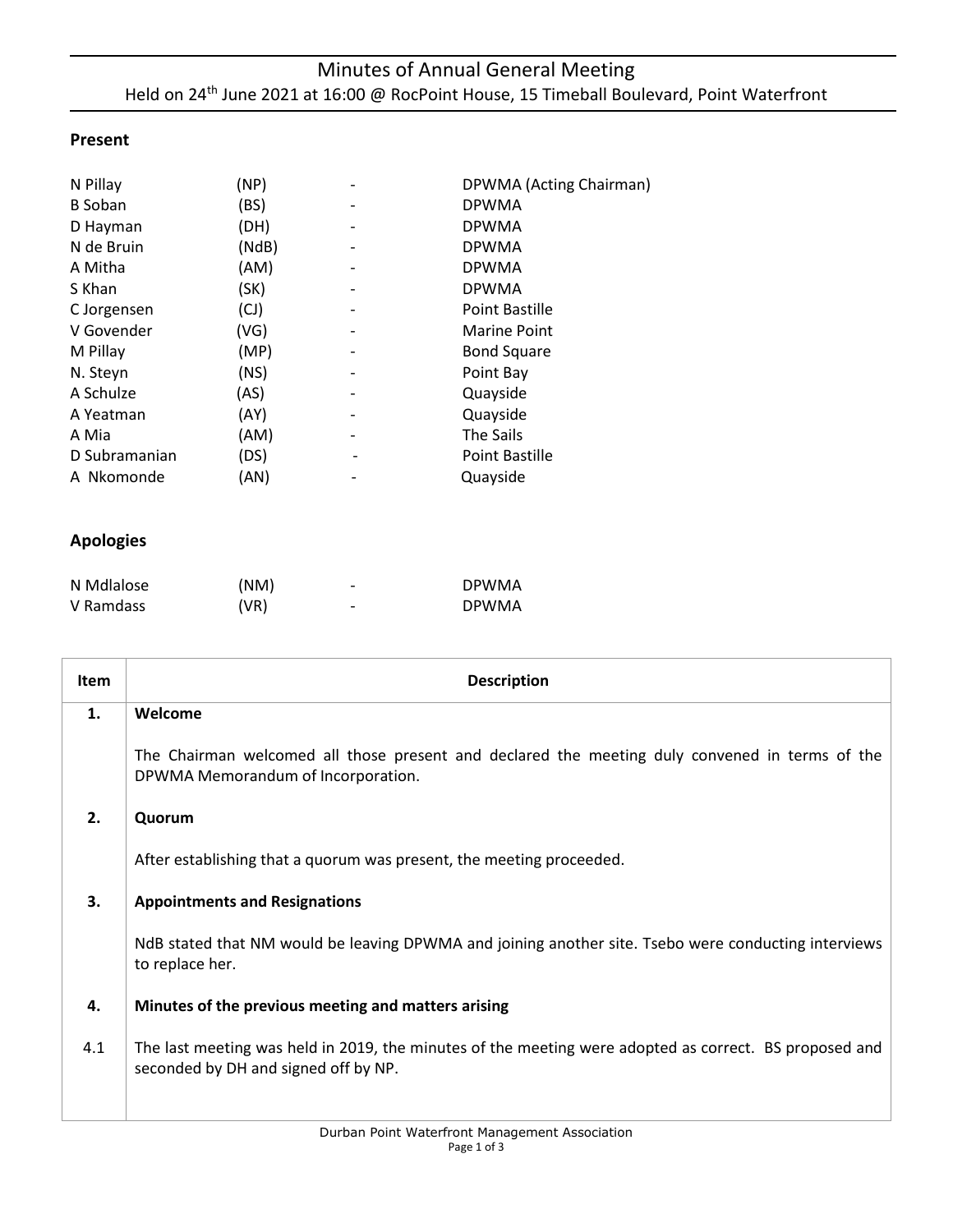# Minutes of Annual General Meeting

Held on 24<sup>th</sup> June 2021 at 16:00 at RocPoint House, 15 Timeball Boulevard, Point Waterfront

4.2 Minutes - DS enquired about the minutes and wanted to know a way forward on how all the owners would be informed or receive relevant information. NdB stated that DPWMA normally send out communication to all the Body Corporates, managing agents and all those listed on the DPWMA database. It is distributed to all the people within the Buildings and apart from that all information are available on the website. BS stated that DPWMA cannot send to all the individual members as they deal with the Body Corporates and all the relevant information are sent to them. DPWMA also inform all the Body Corporates and managing agents to distribute to all owners and tenants. BS added they needed to get their own individual owners registered into their own Body Corporate. Apart from NdB sending this to the Body Corporates, managing agents, Chair and Deputy Chair they upload the information on DPWMA website. This was announced to every individual Body Corporate. He said every quarter there is a Building Committee Meeting called by DPWMA, unfortunately only two to a maximum of four buildings attend the meeting. He added that each Body Corporate should give DPWMA a list of the trustees with email and contact details so that DPWMA could add to their database.

NdB said if anyone changed their Managing agent to please inform DPWMA.

- 4.3 Motor Vehicle Theft - NdB stated that about forty new CCTV cameras were installed in Durban Point, including the number plate recognition system. DH suggested to put some stats going forward of the number plate recognition picked up anything. NdB mentioned that very little was picked up as he thought people were aware of the camera. NP suggested to include this in the management report.
- 4.4 NS mentioned that there were possibly a few spots that were dead spots. There were people that were fishing in the canal and they found the fish had fishhooks in their mouths. He said at the very end corner of Quayside where there was screening around, people could hide and fish on the canal. NdB said that DPWMA was in the process of installing cameras on the Quayside roof, within the next two weeks, so they would be able to monitor the area.
- 4.5 Buses and Taxis – NdB stated he had numerous meetings with SAPS, Durban Metro, the Bus and Taxi Association. The issues with the bus and taxis were mainly due to construction work. He said that video clips were sent to Metro to address the issues of the drivers not following regulations.

#### **5. Chairman's Report**

The Chairman tabled the report.

#### **6. Operations Report**

NdB tabled the operations report.

6.1 NdB stated that there was a comparison from the previous meeting in terms of Crime Stats. He said the reason why crime dropped was due to the increase of security officers, the number plate recognition system, additional training, close relationships with SAPS and Durban Metro and the lockdown curfews.